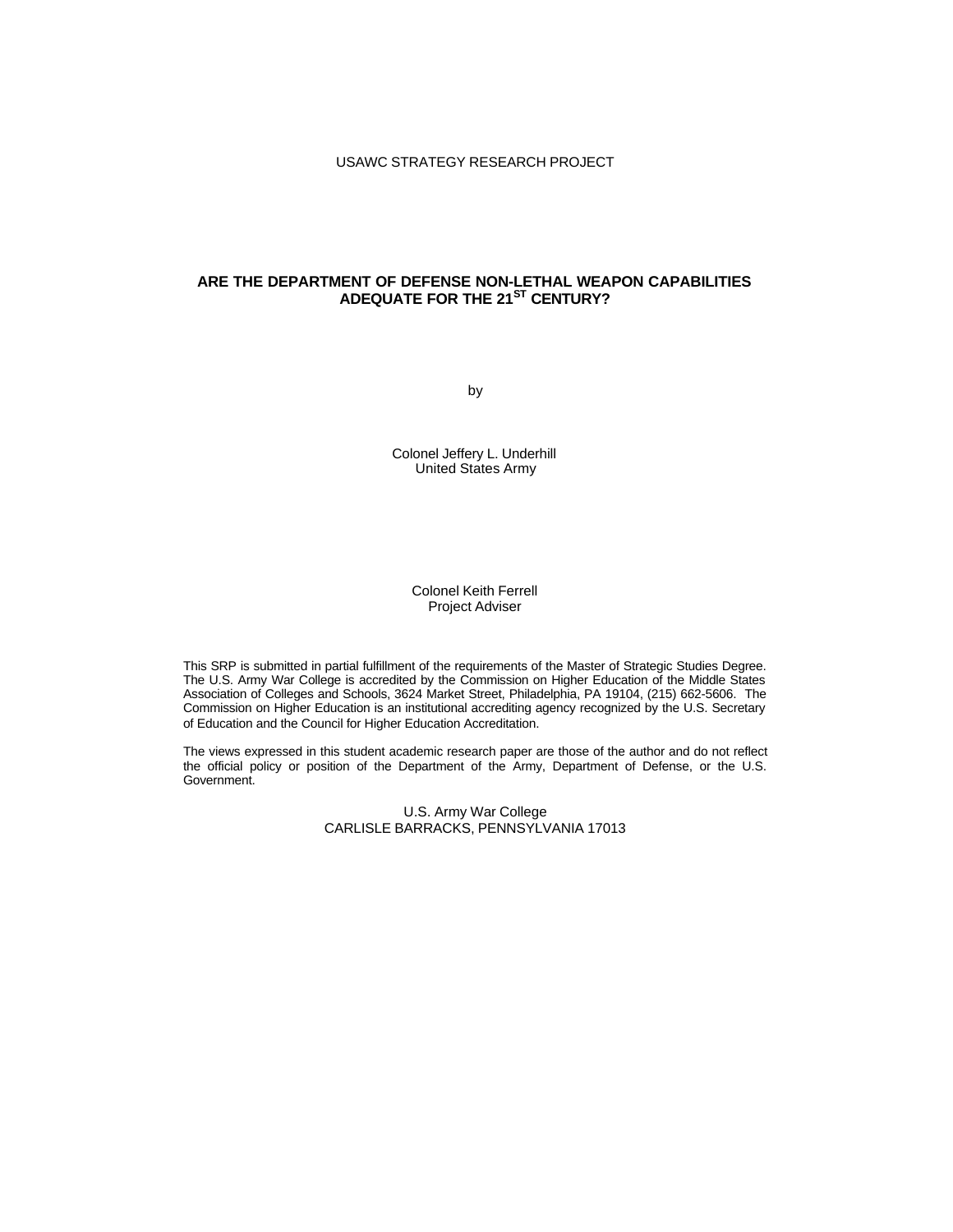| <b>Report Documentation Page</b>                                                                                                                                                                                                                                                                                                                                                                                                                                                                                                                                                                                                                                                                                                                                                                                                                                   |                             |                              |                            |                                                    | Form Approved<br>OMB No. 0704-0188        |  |
|--------------------------------------------------------------------------------------------------------------------------------------------------------------------------------------------------------------------------------------------------------------------------------------------------------------------------------------------------------------------------------------------------------------------------------------------------------------------------------------------------------------------------------------------------------------------------------------------------------------------------------------------------------------------------------------------------------------------------------------------------------------------------------------------------------------------------------------------------------------------|-----------------------------|------------------------------|----------------------------|----------------------------------------------------|-------------------------------------------|--|
| Public reporting burden for the collection of information is estimated to average 1 hour per response, including the time for reviewing instructions, searching existing data sources, gathering and<br>maintaining the data needed, and completing and reviewing the collection of information. Send comments regarding this burden estimate or any other aspect of this collection of information,<br>including suggestions for reducing this burden, to Washington Headquarters Services, Directorate for Information Operations and Reports, 1215 Jefferson Davis Highway, Suite 1204, Arlington<br>VA 22202-4302. Respondents should be aware that notwithstanding any other provision of law, no person shall be subject to a penalty for failing to comply with a collection of information if it<br>does not display a currently valid OMB control number. |                             |                              |                            |                                                    |                                           |  |
| <b>1. REPORT DATE</b><br><b>15 MAR 2006</b>                                                                                                                                                                                                                                                                                                                                                                                                                                                                                                                                                                                                                                                                                                                                                                                                                        |                             | 2. REPORT TYPE               |                            | <b>3. DATES COVERED</b>                            | 00-00-2005 to 00-00-2006                  |  |
| <b>4. TITLE AND SUBTITLE</b>                                                                                                                                                                                                                                                                                                                                                                                                                                                                                                                                                                                                                                                                                                                                                                                                                                       |                             |                              | <b>5a. CONTRACT NUMBER</b> |                                                    |                                           |  |
| Are the Department of Defense Non-Lethal Weapon Capabilities                                                                                                                                                                                                                                                                                                                                                                                                                                                                                                                                                                                                                                                                                                                                                                                                       |                             |                              |                            |                                                    | <b>5b. GRANT NUMBER</b>                   |  |
| <b>Adequate for the 21st Century?</b>                                                                                                                                                                                                                                                                                                                                                                                                                                                                                                                                                                                                                                                                                                                                                                                                                              |                             |                              |                            | 5c. PROGRAM ELEMENT NUMBER                         |                                           |  |
| 6. AUTHOR(S)                                                                                                                                                                                                                                                                                                                                                                                                                                                                                                                                                                                                                                                                                                                                                                                                                                                       |                             |                              |                            | <b>5d. PROJECT NUMBER</b>                          |                                           |  |
| <b>Jeffery Underhill</b>                                                                                                                                                                                                                                                                                                                                                                                                                                                                                                                                                                                                                                                                                                                                                                                                                                           |                             |                              |                            | <b>5e. TASK NUMBER</b>                             |                                           |  |
|                                                                                                                                                                                                                                                                                                                                                                                                                                                                                                                                                                                                                                                                                                                                                                                                                                                                    |                             |                              |                            | <b>5f. WORK UNIT NUMBER</b>                        |                                           |  |
| 7. PERFORMING ORGANIZATION NAME(S) AND ADDRESS(ES)<br>U.S. Army War College, Carlisle Barracks, Carlisle, PA, 17013-5050                                                                                                                                                                                                                                                                                                                                                                                                                                                                                                                                                                                                                                                                                                                                           |                             |                              |                            | 8. PERFORMING ORGANIZATION<br><b>REPORT NUMBER</b> |                                           |  |
| 9. SPONSORING/MONITORING AGENCY NAME(S) AND ADDRESS(ES)                                                                                                                                                                                                                                                                                                                                                                                                                                                                                                                                                                                                                                                                                                                                                                                                            |                             |                              |                            | 10. SPONSOR/MONITOR'S ACRONYM(S)                   |                                           |  |
|                                                                                                                                                                                                                                                                                                                                                                                                                                                                                                                                                                                                                                                                                                                                                                                                                                                                    |                             |                              |                            |                                                    | 11. SPONSOR/MONITOR'S REPORT<br>NUMBER(S) |  |
| 12. DISTRIBUTION/AVAILABILITY STATEMENT<br>Approved for public release; distribution unlimited                                                                                                                                                                                                                                                                                                                                                                                                                                                                                                                                                                                                                                                                                                                                                                     |                             |                              |                            |                                                    |                                           |  |
| <b>13. SUPPLEMENTARY NOTES</b>                                                                                                                                                                                                                                                                                                                                                                                                                                                                                                                                                                                                                                                                                                                                                                                                                                     |                             |                              |                            |                                                    |                                           |  |
| 14. ABSTRACT<br>See attached.                                                                                                                                                                                                                                                                                                                                                                                                                                                                                                                                                                                                                                                                                                                                                                                                                                      |                             |                              |                            |                                                    |                                           |  |
| <b>15. SUBJECT TERMS</b>                                                                                                                                                                                                                                                                                                                                                                                                                                                                                                                                                                                                                                                                                                                                                                                                                                           |                             |                              |                            |                                                    |                                           |  |
| 16. SECURITY CLASSIFICATION OF:                                                                                                                                                                                                                                                                                                                                                                                                                                                                                                                                                                                                                                                                                                                                                                                                                                    |                             |                              | <b>17. LIMITATION OF</b>   | 18. NUMBER                                         | 19a. NAME OF                              |  |
| a. REPORT<br>unclassified                                                                                                                                                                                                                                                                                                                                                                                                                                                                                                                                                                                                                                                                                                                                                                                                                                          | b. ABSTRACT<br>unclassified | c. THIS PAGE<br>unclassified | <b>ABSTRACT</b>            | OF PAGES<br>20                                     | <b>RESPONSIBLE PERSON</b>                 |  |

**Standard Form 298 (Rev. 8-98)**<br>Prescribed by ANSI Std Z39-18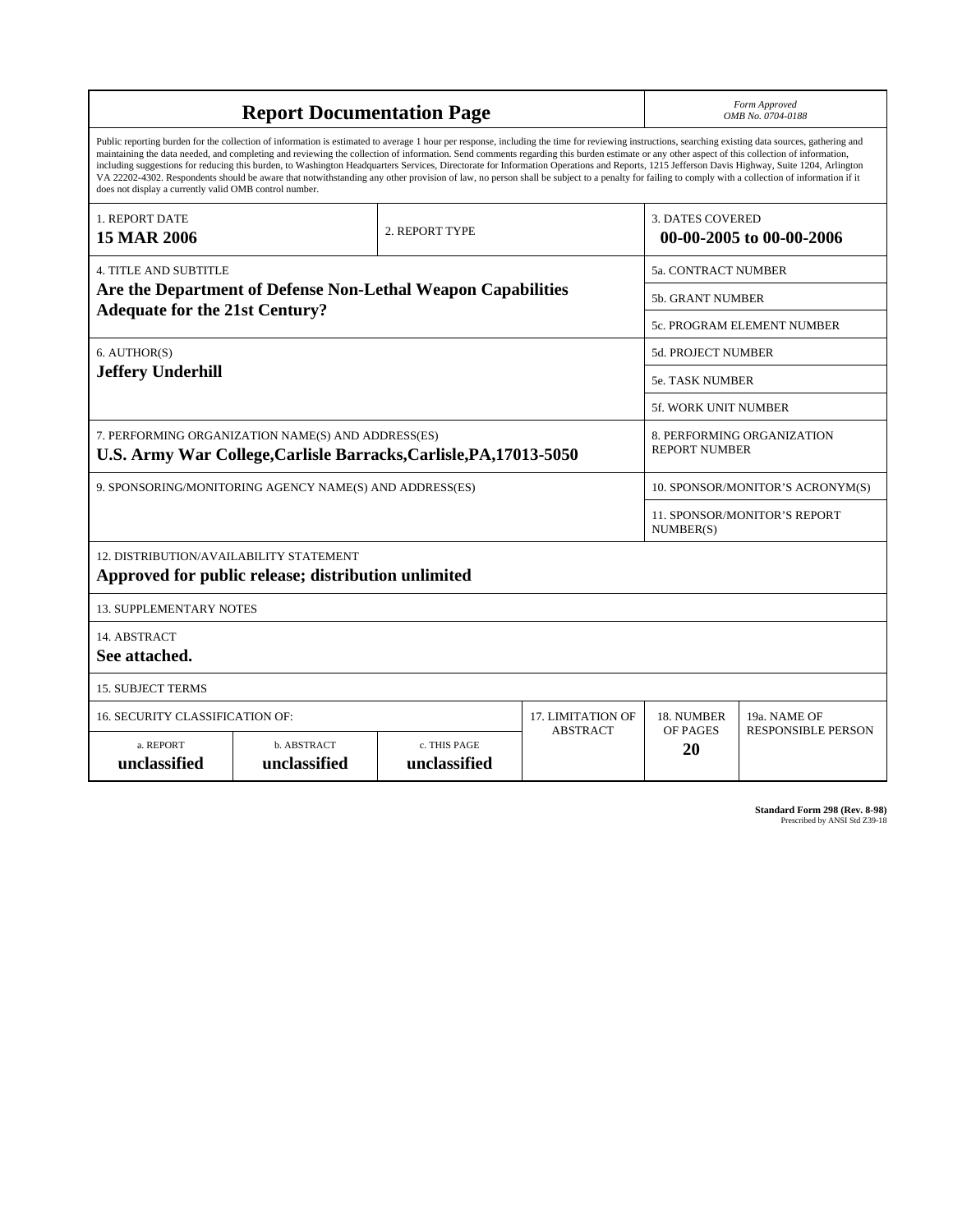## **ABSTRACT**

| AUTHOR:           | Colonel Jeffery L. Underhill                                                                               |                  |           |  |  |
|-------------------|------------------------------------------------------------------------------------------------------------|------------------|-----------|--|--|
| TITLE:            | Are the Department of Defense Non-Lethal Weapon Capabilities<br>Adequate for the 21 <sup>st</sup> Century? |                  |           |  |  |
| FORMAT:           | <b>Strategy Research Project</b>                                                                           |                  |           |  |  |
| DATE:             | 15 March 2006                                                                                              | WORD COUNT: 5585 | PAGES: 20 |  |  |
| <b>KEY TERMS:</b> | National Policy, Joint Organizational Hierarchy, DOD Kinetic Culture                                       |                  |           |  |  |
| CLASSIFICATION:   | Unclassified                                                                                               |                  |           |  |  |

In today's  $21^{st}$  century global security environment, non-lethal weapons are essential to Joint Force Commanders' capabilities. The current Department of Defense (DOD) non-lethal weapon capabilities attempt to provide flexible, tailored, and incremental options to avoid unintended consequences: non-combatant casualties and/or destruction to civilian equipment and infrastructure. However, given the adaptive global security environment of the  $21<sup>st</sup>$  century, the ability of DOD to effectively and efficiently develop, resource, deploy, and employ non-lethal weapon capabilities is debatable because: (1) There is no satisfactory national guidance or strategy that clearly defines or unmistakably outlines the importance of non-lethal weapons; (2) DOD does not have the appropriate Joint organizational hierarchy with adequate resources and processes to develop and procure non-lethal weapon capabilities; (3) DOD's institutional kinetic culture inhibits the development and procurement of non-lethal weapon capabilities. This project will review the lack of current national policy, DOD structure and processes for non-lethal weapons, while recommending solutions in cultural change to advance adaptable capabilities in today's volatile, uncertain, complex, and ambiguous global security environment of the 21<sup>st</sup> century. Finally, policy recommendations from this assessment will suggest enhancements to strike a suitable balance between lethal and non-lethal weapon capabilities for our soldiers, marines, airmen, and sailors.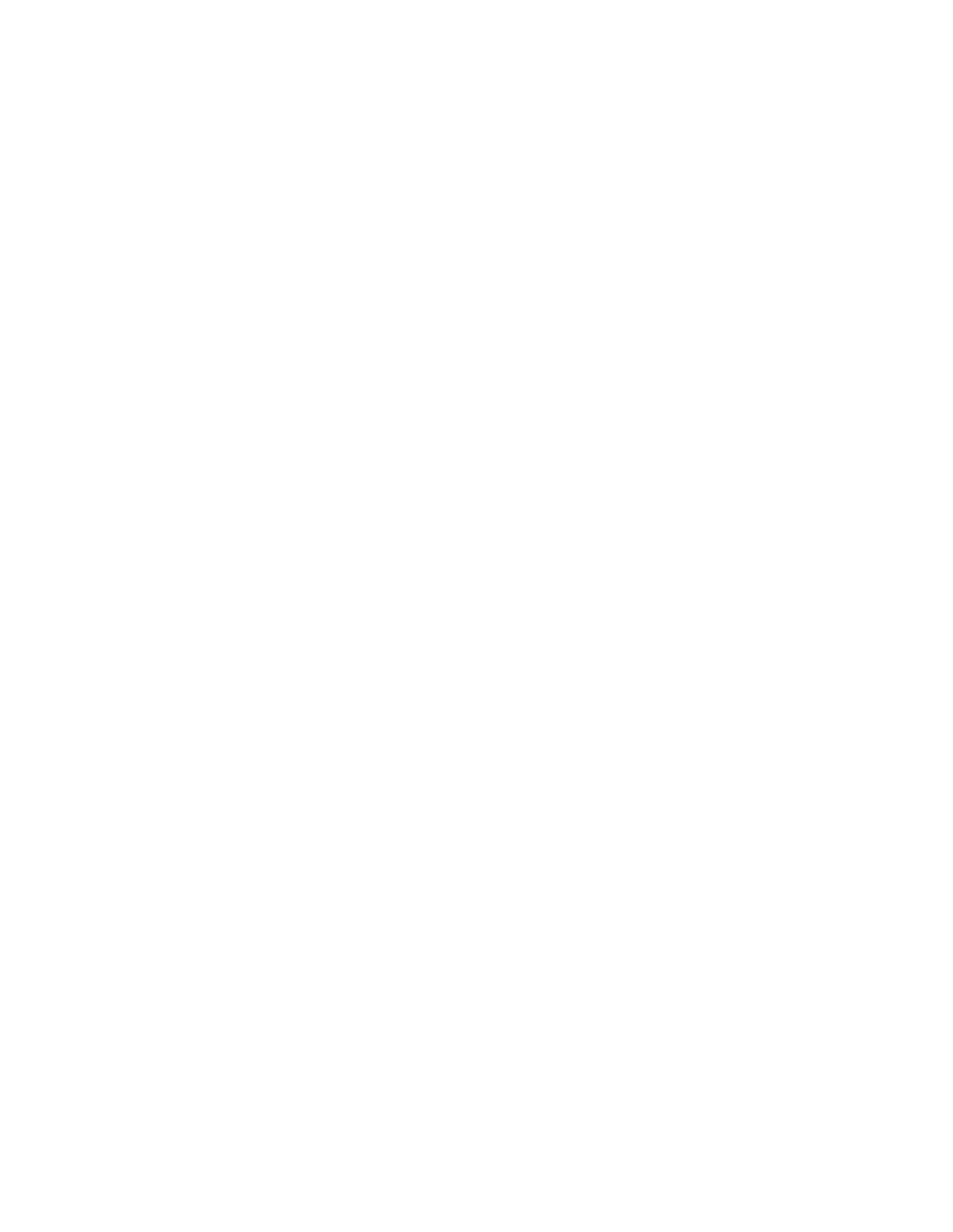## ARE THE DEPARTMENT OF DEFENSE NON-LETHAL WEAPON CAPABILITIES ADEQUATE FOR THE 21<sup>ST</sup> CENTURY?

So far, The United States Department of Defense is spending only tens of millions of dollars a year on such [non-lethal] technology – pocket lint to the Pentagon. But with an eye to future military conflicts, laboratories and major defense contractors are investing more. And while the nation's professional warriors were once quite dubious about non-lethal weapons (just as they had grumbled over peacekeeping missions), they now acknowledge a world of terrorism and failed states where much of their work will involve civilian settings and a heightened need to keep casualties to a minimum.

- Brad Knickerbocker<sup>1</sup>

Today's global security environment is challenging at best. Noticeably, during the past two decades, the global security environment significantly changed from conventional to unconventional, symmetric to asymmetric, and from both known to unknown transnational or even non-state adversaries, all with improved capabilities brought about by globalization. A historical examination of military operations clearly suggests that small-scale contingencies like operations other than war, stability and support operations, and reconstruction operations, are more likely to occur in the 21<sup>st</sup> century than major combat operations. A chronology of United States military operations during the last 20 years unmistakably documents that although we resource, equip, and train for the high-end – major combat operations – we continuously discover ourselves engaged in the low-end spectrum of military operations early in the 21 $\mathrm{^{st}}$ century.

In today's global security environment, non-lethal weapons are essential to the Joint Force Commander's capabilities.

During conflict, the commander will use precision engagement to obtain lethal and non-lethal effects in support of the objectives of the campaign. Regardless of its application in combat or non-combat operations, the capability to engage precisely allows the commander to shape the situation or battle space in order to achieve the desired effects while minimizing risk to friendly forces and contributing to the most effective use of resources.<sup>2</sup>

Therefore, as noted in the Joint Vision 2020, the Joint Force Commander must be provided the means to obtain precision lethal and non-lethal effects in this uncertain and unpredictable future security environment, just as our adversaries must do.

The current Department of Defense (DOD) non-lethal weapon capabilities attempt to provide flexible, tailored, and incremental options to avoid unintended consequences: non-combatant casualties and/or destruction to civilian equipment and infrastructure. However, given the adaptive global security environment in the 21<sup>st</sup> century, the ability of the DOD to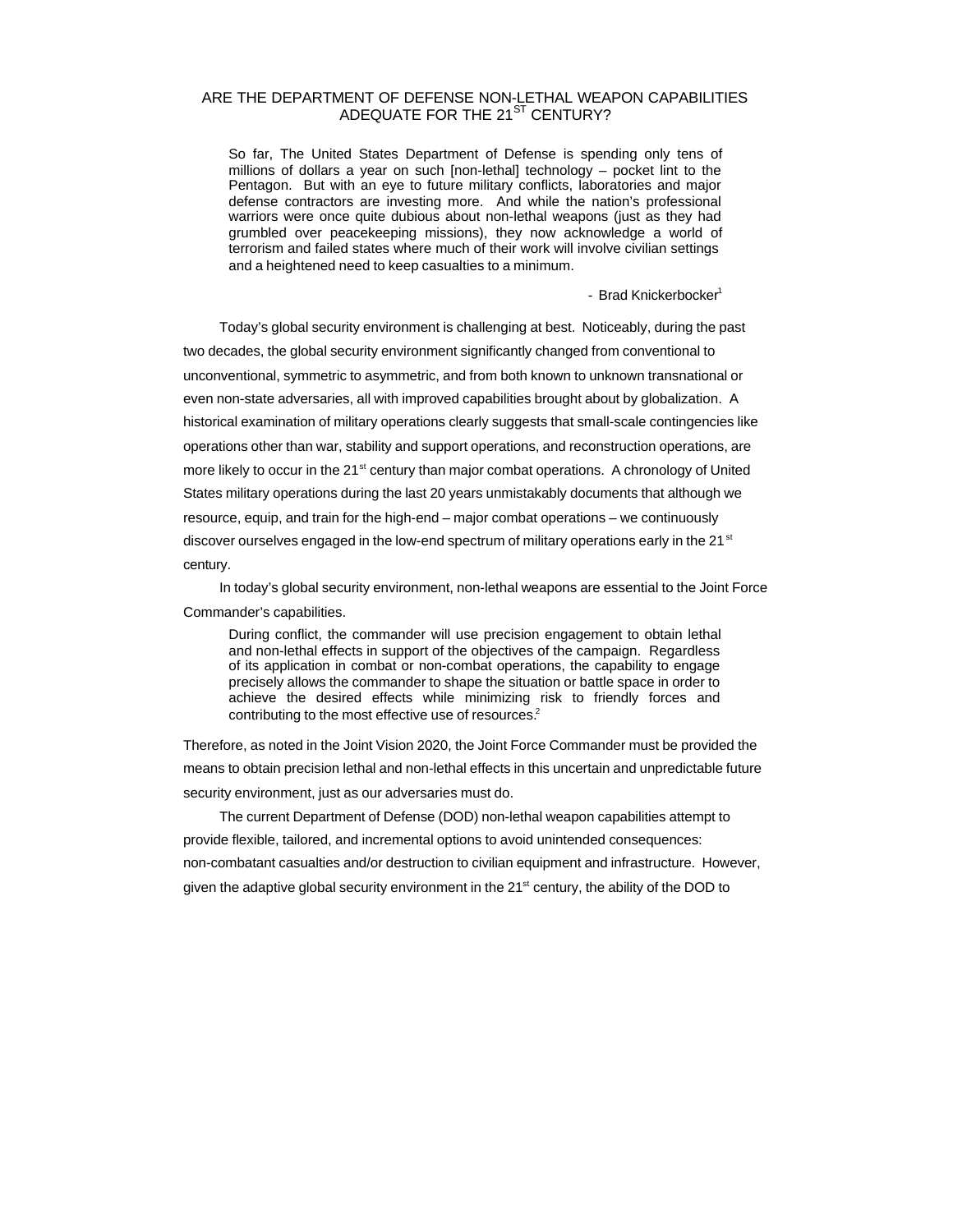effectively and efficiently develop, resource, deploy, and employ non-lethal weapon capabilities is debatable for the following reasons: (1) There is no satisfactory national guidance or strategy that clearly defines or unmistakably outlines the importance of non-lethal weapons; (2) The DOD does not have the appropriate Joint organizational hierarchy with adequate resources and processes to develop and procure non-lethal weapon capabilities; (3) The DOD's institutional kinetic or lethal weapon culture inhibits the development and procurement of non-lethal weapon capabilities. This project will review the lack of current national policy and DOD structure and processes for non-lethal weapons, while recommending solutions in cultural change to advance adaptable capabilities in today's volatile, uncertain, complex, and ambiguous global security environment of the 21<sup>st</sup> century. Finally, policy recommendations from this assessment will suggest enhancements to strike a suitable balance between lethal and non-lethal weapon capabilities for our soldiers, marines, airmen, and sailors.

#### Non-Lethal Weapons

Weapons that are explicitly designed and primarily employed so as to incapacitate personnel or material, while minimizing fatalities, permanent injury to personnel, and undesired damage to property and the environment. a. Unlike conventional lethal weapons that destroy their targets through blast, penetration, and fragmentation, non-lethal weapons employ means other than gross physical destruction to prevent the target from functioning. b. Non-lethal weapons are intended to have one, or both, of the following characteristics: (1) They have relatively reversible effects on personnel or materiel. (2) They affect objects differently within their area of influence.

- Joint Publication 1-02<sup>3</sup>

The above *Joint Publication 1-02, DOD Dictionary of Military and Associated Terms*, definition of non-lethal weapons does not make a distinction for its employment between major combat operations or operations other than war – the use of non-lethal weapons are practical and certainly acceptable across the entire range of military operations. This paper's scope is narrowly focused on non-lethal weapon capabilities and not intended to holistically address the non-lethal or non-kinetic *effects* achieved through other means, either resembling information operations, or any other element of power – its focal point is primarily on non-lethal weapon capabilities. Presently, non-lethal weapons consist of a wide range of weapons intended to reduce fatalities and undesirable damage to equipment, facilities, and the environment. They function in three core areas: (1) *counter-personnel*, which include controlling crowds, incapacitating individuals, denying areas to personnel, and clearing personnel from facilities or area of operations; (2) *counter-materiel*, which include denying, disabling, and neutralizing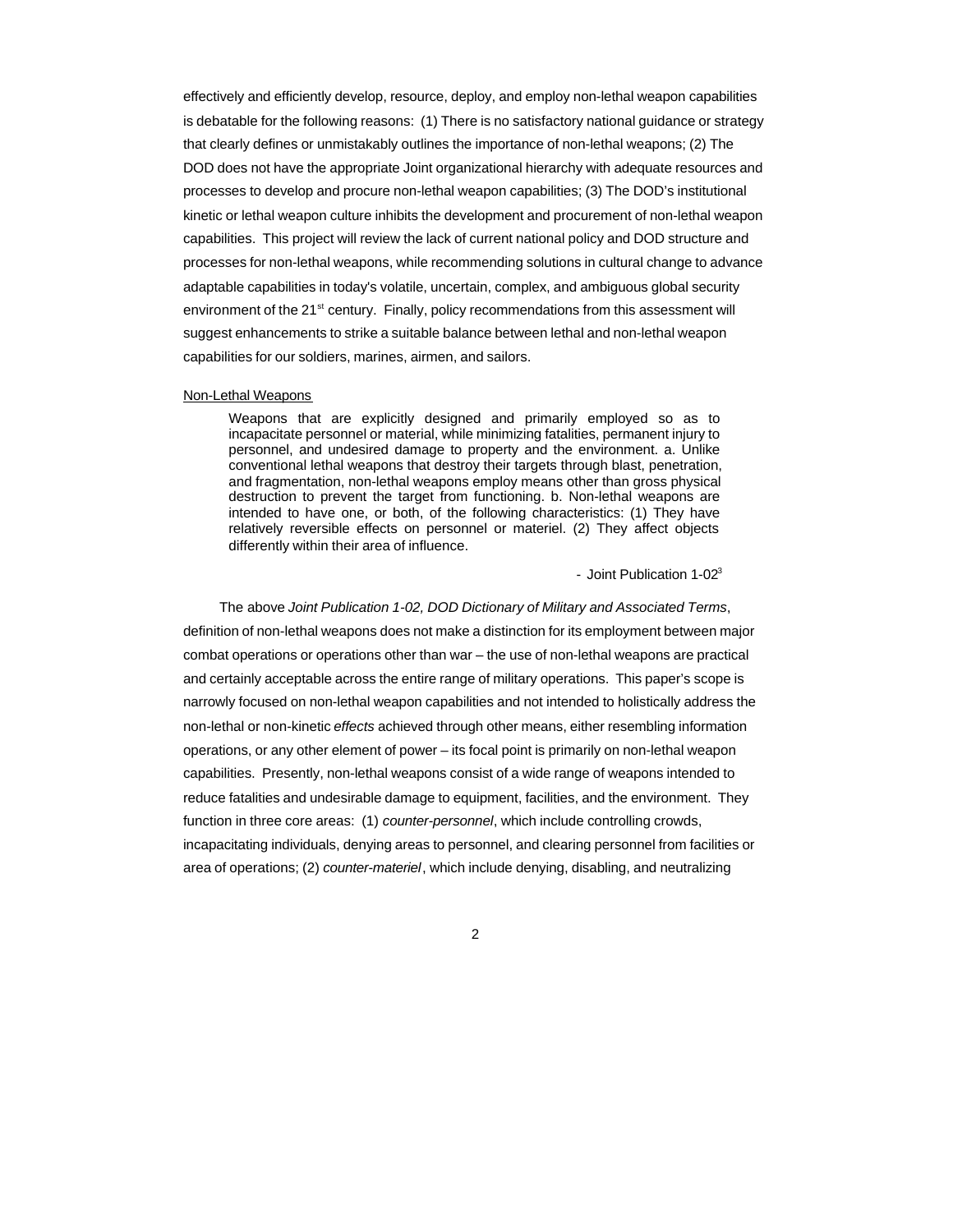areas to vehicles, vessels, or aircraft; and (3) *counter-capability*, which include disabling or neutralizing facilities and systems.

### The 21<sup>st</sup> Century Global Security Environment

The military-security environment of the next 25 years will be shaped by a unique and substantially unfamiliar set of political, economic, technological, social, and cultural forces…. Violence within states, on the other hand, could reach unprecedented levels. Generated by ethnic, tribal, and religious cleavages, and exacerbated by economic fragmentation and demographic shifts, such as violence will form by far the most common type of conflict in the next quarter century.<sup>4</sup>

The United States Commission on National Security prepared the above predictions for the first quarter of the 21 $\mathrm{^{st}}$  Century. Their supporting research and analysis published in September 1999, vividly describes the military security environment for the next 25 years. The Commission believes that crisis will be driven by disruptions in the political process, social disturbance, economic divisiveness, and cultural partition – all of which demand protection capabilities against this unprecedented range of threats and actors.<sup>5</sup> The Commission also emphasized that unmanageable tribal or ethnic-based groups will often be the major belligerents of such conflicts, making it commonplace to operate in complex urban terrain that may counter our current technological military advantage.<sup>6</sup> Lastly, the Commission alleges that the growing resentment against western culture and values will portray the United States as arrogant and selfish, which breeds many forms of conflict.<sup>7</sup>

As noted above, the likely future operational environment for our military forces will be tremendously dynamic, which characterizes promising adversarial challenges to be catastrophic, irregular, disruptive, and traditional. The August 2005 *Capstone Concept for Joint Operations* accurately describes the 21<sup>st</sup> century as "... expanding webs of social, economic, political, military, and information systems…" which "…afford opportunity for some regional powers to compete on a broader scale…" achieving substantial influence on the global landscape.<sup>8</sup> This Capstone Concept amplifies that change is brought about by increased globalization based on rising powers (state, non-state, and transnational actors), rapid population increases, strong or weak governance, and demand for natural resources, which creates an all-encompassing sense of international insecurity. <sup>9</sup>

The *Capstone Concept for Joint Operations* further purports that complex urban environments will ever more characterize potential operational areas, which will require the DOD capabilities to operate simultaneously across the spectrum of military operations. Formidable and adaptive adversaries will continually seek out new capabilities and methods to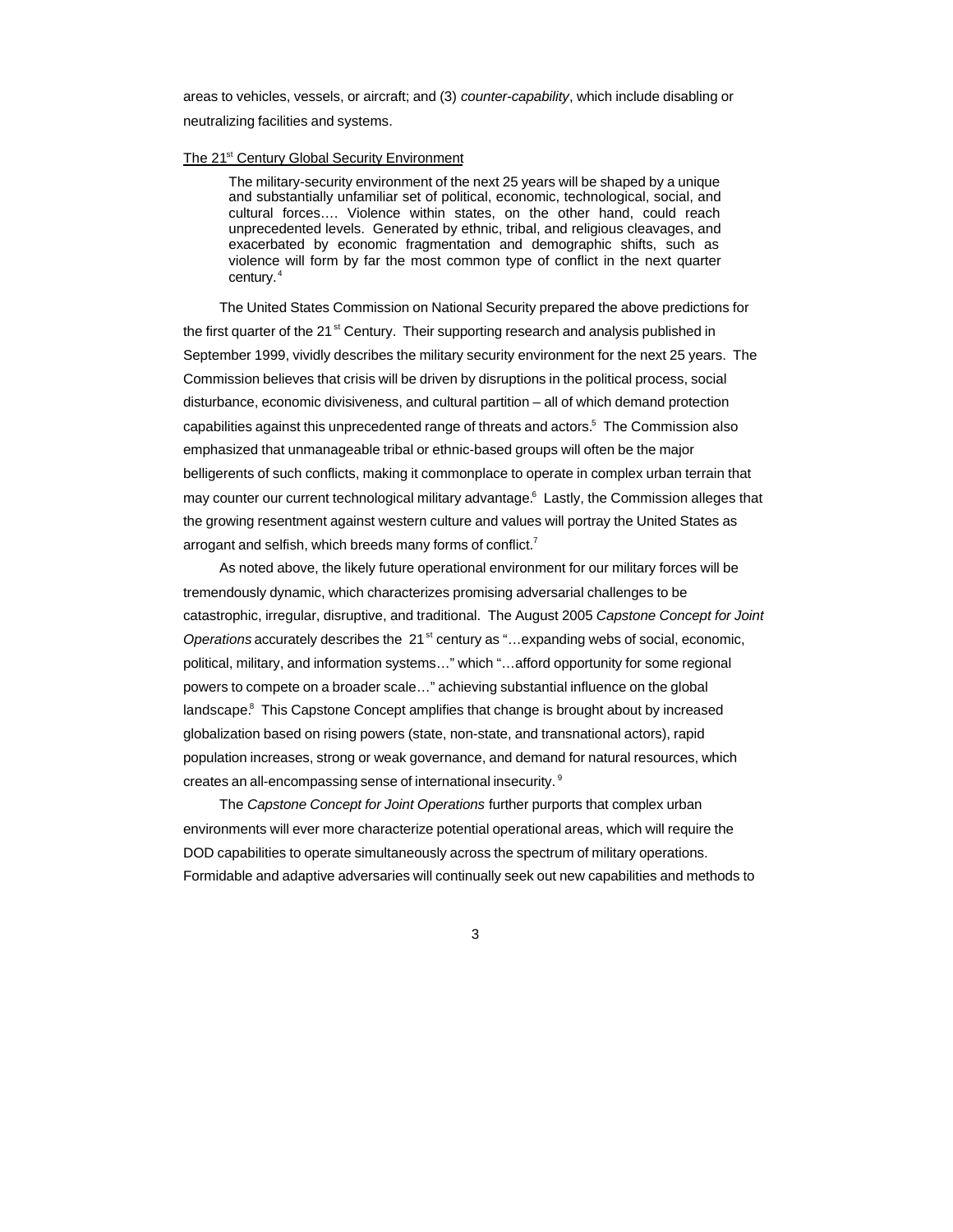counter the military superiority of the United States. On the one hand, the traditional conventional advantages currently enjoyed by the United States in employing military capabilities will no longer be commonplace. On the other hand, as new ways of employing lethal and non-lethal capabilities are developed, which through globalization become more available to potential adversaries, the nature of warfare will continue to change. The Capstone Concept goes on to explain that while war remains a contest of wills in pursuit of lucrative political ends, future conflict will contain permutations of "…conventional and unconventional, kinetic and non-kinetic, and military and non-military actions and operations, all of which add to the increasing complexity of the future security environment."<sup>10</sup>

In recognition of this changing and adaptive security environment described above, the February 2006 DOD *Quadrennial Defense Review (QDR) Report* recently detailed how the United States military will fight the *long war*. The QDR outlines the strategy required to reorient the military's capabilities and forces, with clearly defined strategic aims of defeating our adversaries in the 21<sup>st</sup> Century. Among those key programmatic decisions outlined in this document, the QDR proposes, in order to "…hedge against future strategic uncertainty, the Department will develop a wider range of conventional and *non-kinetic* deterrent options."<sup>11</sup> However, achieving the goal of more non-kinetic deterrent options requires a paradigm shift in how the DOD develops, resources, deploys, and employs non-lethal weapon capabilities. In today's environment, it is no longer feasible or politically acceptable when conducting stability and support operations – the likes of humanitarian or peacekeeping – that the only means available of imposing the United States' will is by needlessly killing the people or destroying the infrastructure United States forces were sent to protect.

Historically, the United States military aggressively pursues enhancement to its lethal weapon capabilities to better accomplish military objectives towards defined political *ends*. This approach – acquire the necessary lethal weapons to successfully wage war – may not be the most effective *ways* and *means* to maintain stability in the current volatile, uncertain, complex, and ambiguous environment in order to win the peace. The September 2002 *National Security Strategy of the Untied States of America*, clearly states that our strategic *end* is to "…make the world not just safer but better…" and the goals will be centered around "…political and economic freedom, peaceful relations with other states, and respect for human dignity." <sup>12</sup> The application of lethal force within this environment is challenging and oftentimes problematic given the unconventional and asymmetric characteristics of the battle space regarding large amounts of non-combatants and civilian infrastructure. The March 2005 *National Defense Strategy of the United States of America* further expounds this strategic *end* state by reinforcing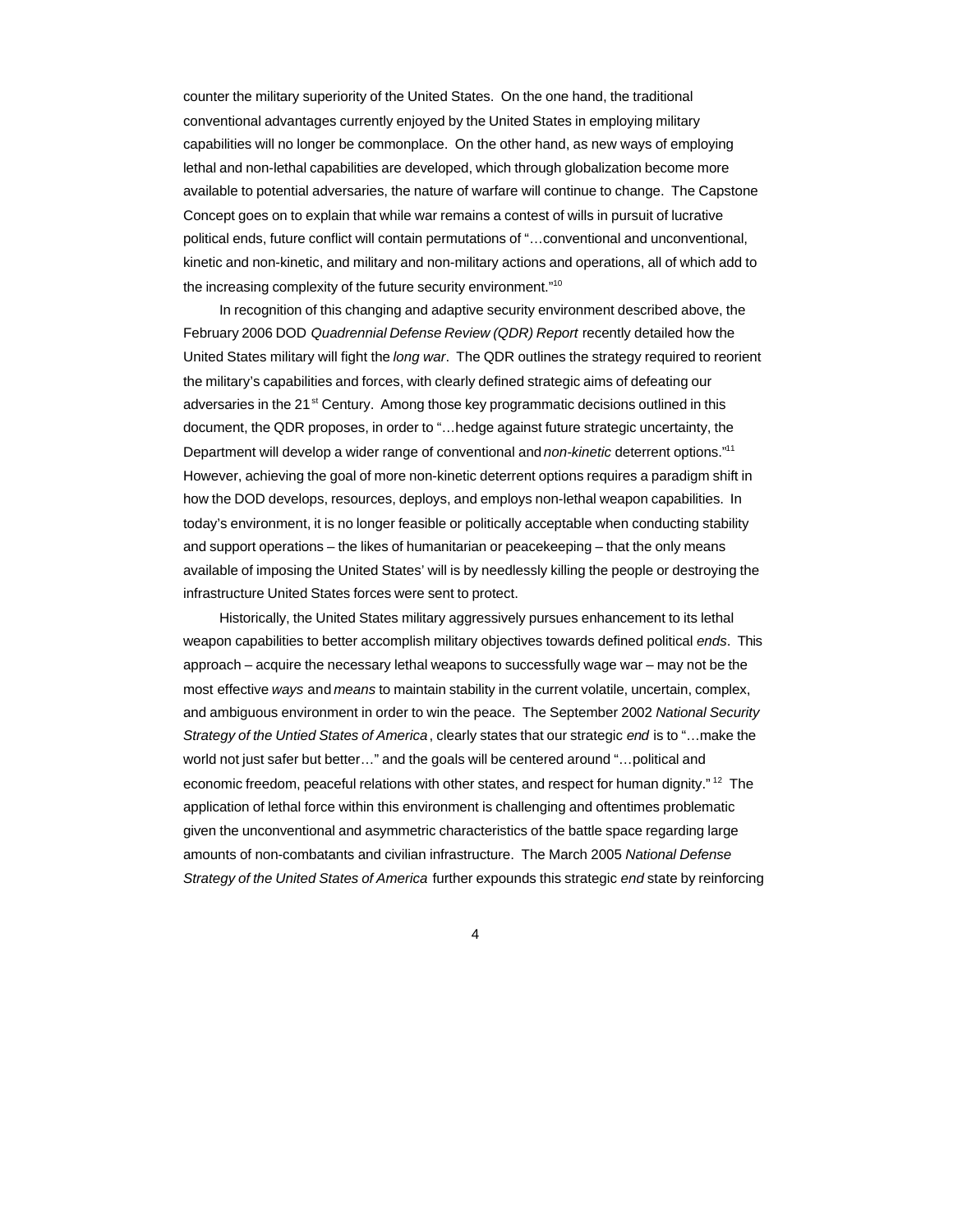the requirement for "…favorable security conditions…" with other nations, as well as, aggressively taking the necessary "...steps required to protect against these threats."<sup>13</sup> The diplomatic, information, and economic instruments of power require that future military operations minimize collateral non-combatant casualties and damage to civilian infrastructure in order to achieve the *ends* simply by balancing the application of force.

Even so, the last two decades of conflict imply that our military will continue to experience worldwide security challenges, greater-than-before media focus, and short national tolerance for protracted, lethal, and costly campaigns even where vital interests of the nation are clearly defined. There are numerous historical examples that underscore this significant paradigm shift and highlight the complexity and danger of the strategic security environment in which our armed forces must operate. Whether it is operations reminiscent of peace enforcement in Bosnia, humanitarian support in Somalia, or simultaneous combat and stability and support operations in Iraq and Afghanistan, the common thread amongst all is the peculiar dynamics of a complex environment populated with both combatants and non-combatants. These conflicts have demonstrated that soldiers, marines, airmen, and sailors are at risk during military operations other than war, and it is fundamental that they be provided every means available to employ overwhelming decisive combat power – lethal and non-lethal – in accomplishing their missions through lucid strategic policy.<sup>14</sup>

## National Policy

Generally in war the best policy is to take a state intact; to ruin it is inferior to this. To capture the enemy's army is better than to destroy it; to take intact a battalion, a company of a five-man squad is better than to destroy them. For to win one hundred victories in one hundred battles is not the acme of skill. To subdue the enemy without fighting is the acme of skill.

 $-$  SUN TZU<sup>15</sup>

Concurring with the Army's Training and Doctrine Command, as this paper suggests, non-lethal weapon capabilities can and will afford enhanced crisis and contingency response options available to commanders by applying force proportional to the threat.<sup>16</sup> However, the adequacy to holistically resource non-lethal capabilities efficiently and effectively within the DOD is debatable given the lack of policy, or *ends*, as the impetus to shaping the appropriate *ways* and developing the *means* of non-lethal weapon capabilities. Presently, there is no national level policy (*ends*) – either Presidential directives or specific references in the national security or national defense strategy documents – that outline our nation's strategy or intent to balance the military instrument of power by reducing unintended consequences through improved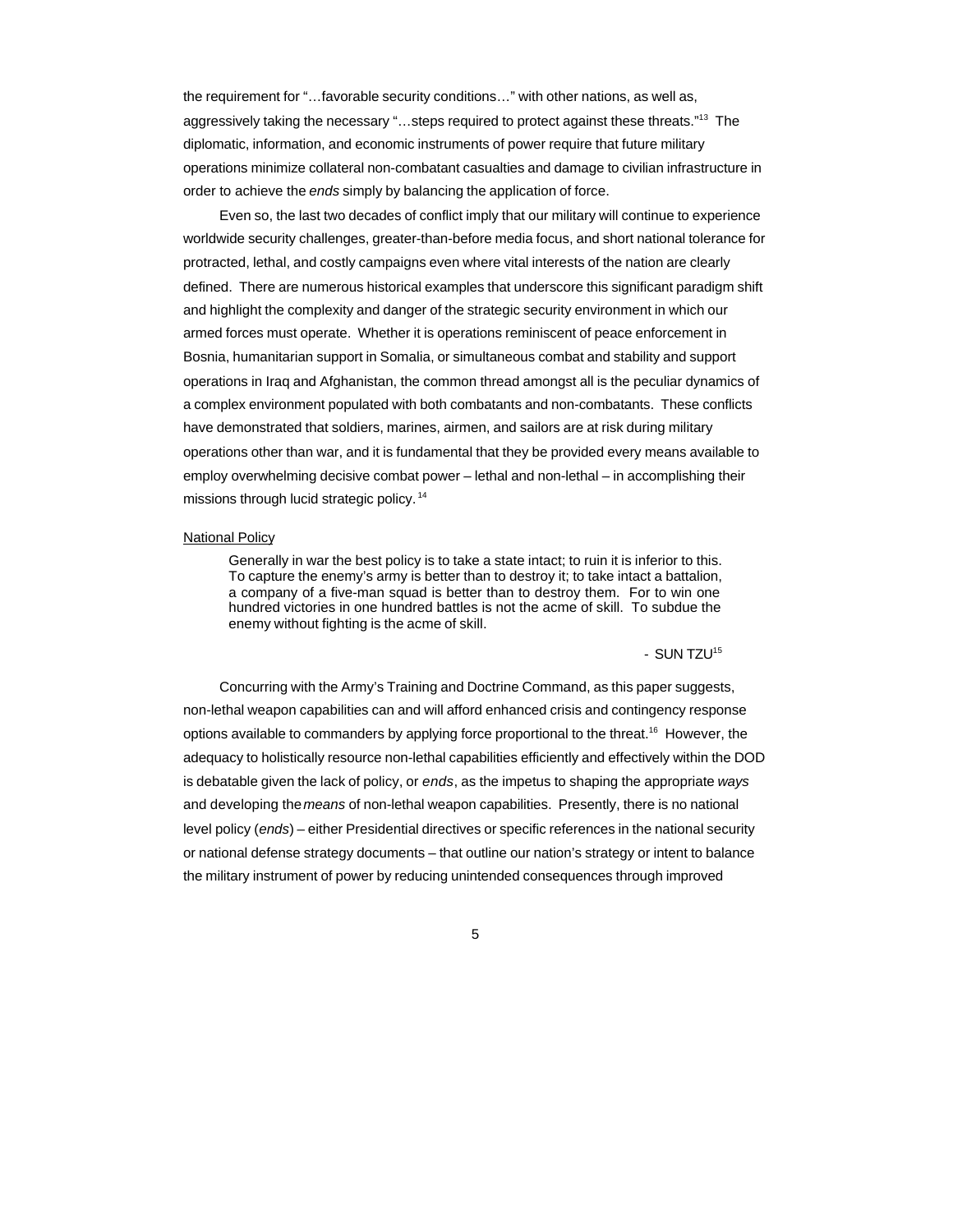non-lethal weapon capabilities. A clearly defined national level policy (*ends*) for non-lethal weapons would noticeably gesture the United States' global commitment towards its judicial application of force to reduce non-combatant casualties and civilian infrastructure destruction. This defined national level policy is also critical to incite the necessary change in military *kinetic culture*, advocating the proper balance of employing non-lethal and lethal weapons, thus reducing the unintended consequences of kinetic effects in the 21<sup>st</sup> century.

Although there is a DOD *Directive* that outlines how the military will procedurally develop non-lethal weapons, it is not doctrinal, nor does it reinforce a national level policy (*ends*) since there is no such policy published. The existing *Department of Defense Directive (DODD) 3000.3, Policy for Non-lethal Weapons* states, "…non-lethal weapons, doctrine, and concepts of operations shall be designed to reinforce deterrence and expand the range of options to commanders…" in achieving objectives to "…discourage, delay or prevent hostile actions, limit escalation, protect our forces and temporarily disable equipment, facilities, and personnel."<sup>17</sup> According to the DOD policy, non-lethal weapons are intended to strengthen deterrence and increase the range of options available to commanders.<sup>18</sup> The purpose of non-lethal weapons is to discourage, delay, or prevent hostile actions by limiting escalation in situations where the use of lethal force is not the preferred option to better protect our forces and temporarily disable equipment, facilities, and personnel.<sup>19</sup> Designed to assist in decreasing collateral damage and post-conflict expenses of reconstruction, non-lethal weapons are not required to have zero probability in producing fatalities or permanent injuries.<sup>20</sup> Lastly, non-lethal weapons do not limit the commander's authority to use all necessary means available in self-defense and are intended to be augmented with lethal weapon systems.<sup>21</sup> In order for the United States to maintain its reputation as the world's lead nation, a carefully crafted national level policy is required to influence the DOD's ability to develop, resource, deploy, and employ non-lethal weapon capabilities.

Today's departmental *ways* for non-lethal weapon capabilities can basically be characterized as an *economy of force* or, as this paper suggests, *status quo*, while the following *means* are integral in its policy for non-lethal weapon capabilities. At present, the DOD Directive assigns *policy* oversight responsibility to the Assistant Secretary of Defense, Special Operations and Low-Intensity Conflict, for the development and employment of non-lethal weapons.<sup>22</sup> The Under Secretary of Defense for Acquisition, Technology, and Logistics has principle oversight responsibility for the department's non-lethal weapons program, to include joint program coordination designed to avoid duplicative efforts within the department.<sup>23</sup> The Chairman of the Joint Chiefs of Staff advises the Secretary of Defense, assesses military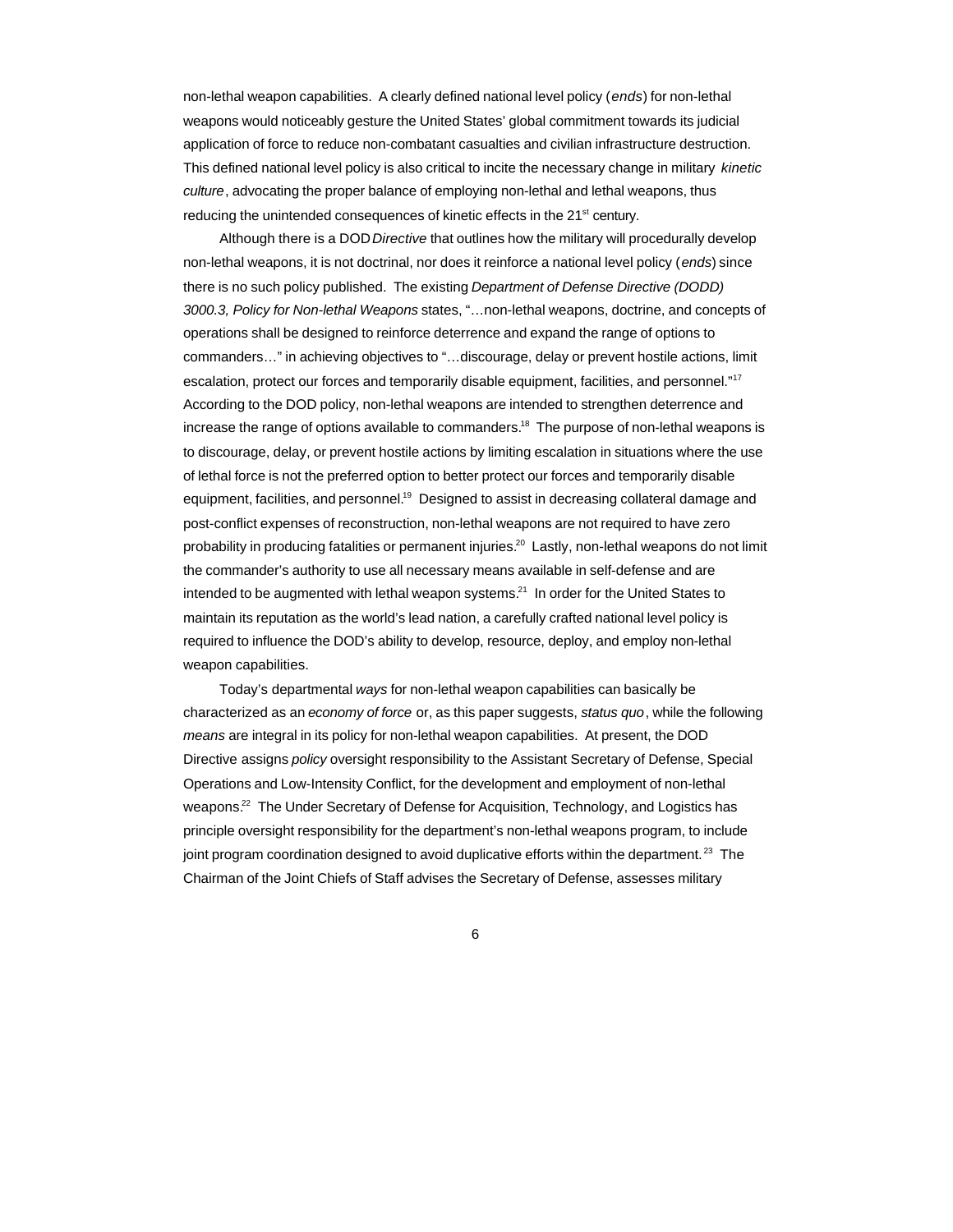capabilities, monitors the development of Service specific programs, and promulgates doctrine to incorporate emergent non-lethal weapon capabilities.<sup>24</sup> Combatant Commanders identify requirements and integrate non-lethal weapon capabilities into operational mission planning.<sup>25</sup> The Secretaries of Military Departments and Commander, United States Special Operations Command, implement Title X responsibilities in the development and implementation of nonlethal weapon programs. Lastly, the Commandant of the Marine Corps is designated as Executive Agent for the DOD non-lethal weapons program, responsible for program recommendations and coordinating capabilities within the department.<sup>26</sup> Additionally, in 1996, the Joint Non-lethal Weapons Directorate (JNLWD) was created to fulfill the executive agent's bidding and currently operates with an average budget of only \$50 million per year.<sup>27</sup>

Non-lethal weapon capabilities considered as an *economy of force* is inherently risky given the historical precedence and the most recent lessons learned as a clairvoyant lens for future warfare and its operating environment. The 2004 *National Military Strategy of the United States of America* correctly describes emergent and adaptive adversaries throughout the range of military operations for the future operating environment.<sup>28</sup> The document clarifies that the United States' "…goal is Full Spectrum Dominance – the ability to control any situation or defeat any adversary…"<sup>29</sup> across the "…traditional, irregular, catastrophic, and disruptive challenges."<sup>30</sup> The inability to recognize, or more importantly, aggressively develop and employ non-lethal weapon capabilities, for this uncertain and unpredictable environmental challenge is accepting entirely too much risk. Only through comprehensive policy (*ends*), coupled with the proper organizational structure, processes (*ways*), and resources (*means*), will DOD reduce and/or mitigate the risk of unintended consequences in the application of force.

### Joint Organizational Hierarchy

A staff of 19 is insufficient for the JNLWD to process the information to which it potentially has access, both from the services and from international non-lethal weapon programs. An increased budget could not only stimulate research and development conceptual efforts and help mature potential non-lethal solutions but could also assist in financing the acquisition of a grater number of non-lethal weapons … Despite the existence of various coordinating groups and integrated product teams, the JNLWD remains formally as a line item in the Marine Corps budget that must compete with other Marine Corps programs.<sup>31</sup>

The Independent Task Force sponsored by the Council of Foreign Relations, shrewdly captures above the organizational structure, or lack thereof, to resource, develop, and procure non-lethal weapon capabilities for the DOD. Today, non-lethal weapons are at best considered a specialty capability, which is predominately suited for operations other than war and not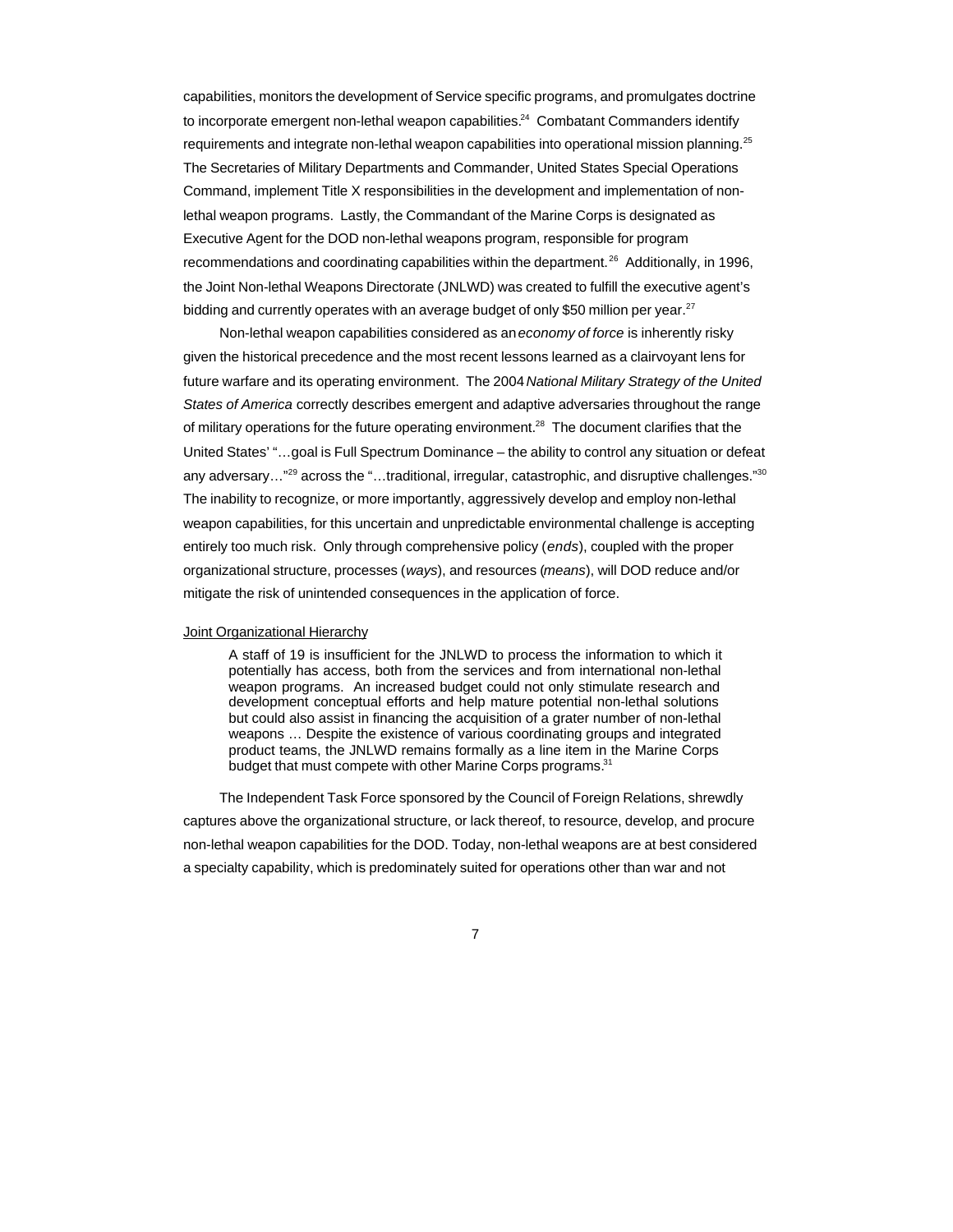normally considered suitable for traditional combat operations. Currently, there is no efficient harmonization amongst the Services, while the integration and coordination of non-lethal weapon capabilities is relegated to the Joint Non-Lethal Weapons Directorate (JNLWD) under the charge of the Commandant of the Marine Corps.

Instead of non-lethal weapon capabilities being treated as an *economy of force or way*, they should be characterized as *mutually supportive* in correlation with the *2004 National Military Strategy*. The 2004 National Military Strategy states that "…the goal is to design joint force capabilities that increase the range of options – from kinetic to non-kinetic – available to the President and Secretary of Defense."<sup>32</sup> In order to execute this, the *means*, or current policy as written, must be revised to reflect a more efficient and effective joint organizational hierarchy and process that create unity of effort and direction for the Department of Defense.

For example, the DOD must incorporate in-stride changes to these functional areas as resolutions are feasible, acceptable, and suitable starting first with increasing the budget for non-lethal weapons Science and Technology (S&T) and Research, Development, Testing, and Evaluation (RDT&E). Only by paying up front for good ideas in the battle labs and defense industrial base will better capability become available. Additionally, the DOD must partner with Departments of Justice and Homeland Security to leverage and harmonize fiscal efforts and expertise to stimulate future non-lethal weapon capabilities.

Another problem is that as the Services continue to focus independently of the other comprising disparate S&T programs; they do not necessarily achieve unity of effort or interdependence in developing non-lethal weapons. Especially disappointing is the staunch lack of non-lethal weapon *operational concepts* that become the impetus for S&T and RDT&E budgetary decisions within the Services to gain the necessary momentum to justify the appropriate fiscal stewardship. The reality is that investments for non-lethal weapon capabilities do not compete well in a resource-constrained department where traditional lethal weapon capabilities normally dominate Service S&T and RDT&E programs.

Additionally, a declining budget, significant changes in threats, and an accelerated pace of technology development have challenged the ability to adequately respond to the military's rapidly evolving capability requirement. On one hand, the DOD RDT&E budget slightly increased by 0.1 percent to \$71.0 billion for 2006, a total of 5.9 percent of the entire DOD budget.<sup>33</sup> On the other hand, the JNLWD RDT&E Budget – comprising the entire DOD nonlethal weapon capability – is just \$55.8 million for 2006, a total of only 7.8 percent of the entire DOD RDT&E budget.<sup>34</sup> Likewise, the proposed JNLWD RDT&E budget decreased for 2007 to \$50.8 million, a total of 6.9 percent of the DOD RDT&E budget of \$73.2 billion.<sup>35</sup> In essence,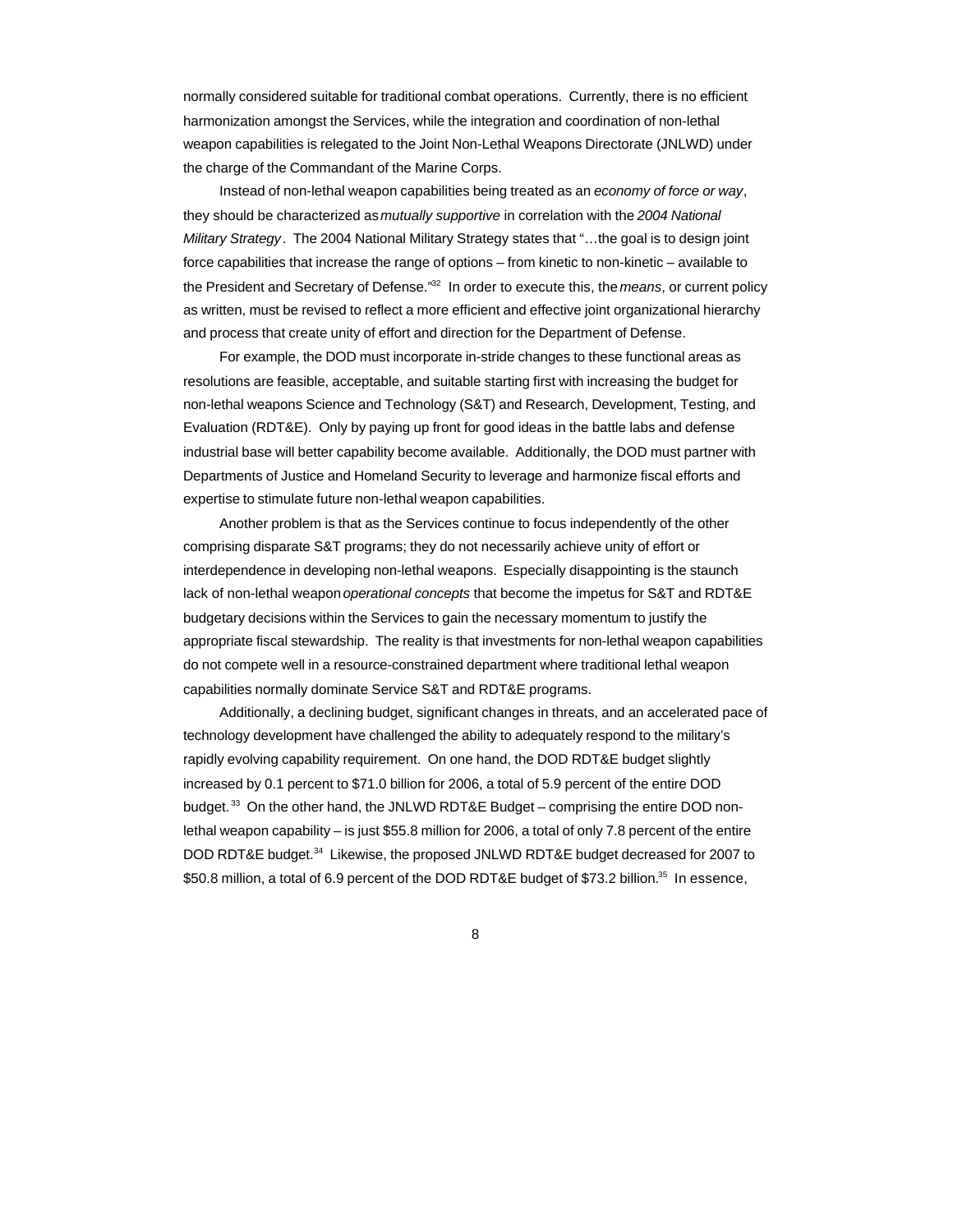non-lethal weapon capabilities are an insignificant investment within the DOD budget despite the compelling requirement to balance the strategic and operational options available to Joint Force Commanders application of force.

In an effort to rectify the current shortfalls, the distinguished institution of Council for Foreign Relations (CFR) released a 2004 report on non-lethal weapon capabilities. In summary, the CFR recommends as much as a "…sevenfold increase in funding with a broader mandate to conduct and fund programs in science, technology, and engineering by creating a bureaucratic entity of sufficient size and budget to serve as the single focal point for all nonlethal weapons activity."<sup>36</sup> Additionally, the CFR recommends that this reorganization enjoy a much higher budget for the JNLWD as well as increase in size, scope, and authority. <sup>37</sup> This expansion is an opportunity to stimulate the research and development of the nation's, and its allies', science and technology efforts to improve the next generation of non-lethal weapon capabilities.

In addition to the changes recommended by the CFR, there are also efficiencies with the DOD that can easily be leveraged to enhance the non-lethal weapons program. For example, most, if not all, of the Services have non-lethal weapons initiatives as part of their Service Transformation Roadmaps. However, collectively they lack the program oversight and unity of effort to achieve the required joint synergy. This problem can best be remedied by reassigning the Executive Agent responsibility from the Marine Corps to the Army. While the Marine Corps has done a commendable job managing non-lethal weapons at its current level, to force nonlethal weapons from *status quo* to the level required in today's environment, *mutually supportive*, necessitates moving its oversight responsibility to a larger organization which has more manpower, a larger budget, and a more robust and established programmatic hierarchy. Additionally, the Army is the Service with by far the largest requirement for non-lethal weapon capabilities.

The 2004 National Military Strategy carefully describes that "…while U.S. Armed Forces will continue to emphasize precision, speed, lethality, and distributed operations, commanders must expect and plan for the possibility that their operations will produce unintended 2<sup>nd</sup> and 3<sup>rd</sup> order effects…. Commanders must prepare to operate in regions where pockets of resistance remain and there exists the potential for continued combat operations amidst a large number of non-combatants."<sup>38</sup> This paradigm shift in the global security environment and preceding *means* coupled with the *mutually supportive way* will create the interdependence required to reduce the department's risk in the application of non-lethal force.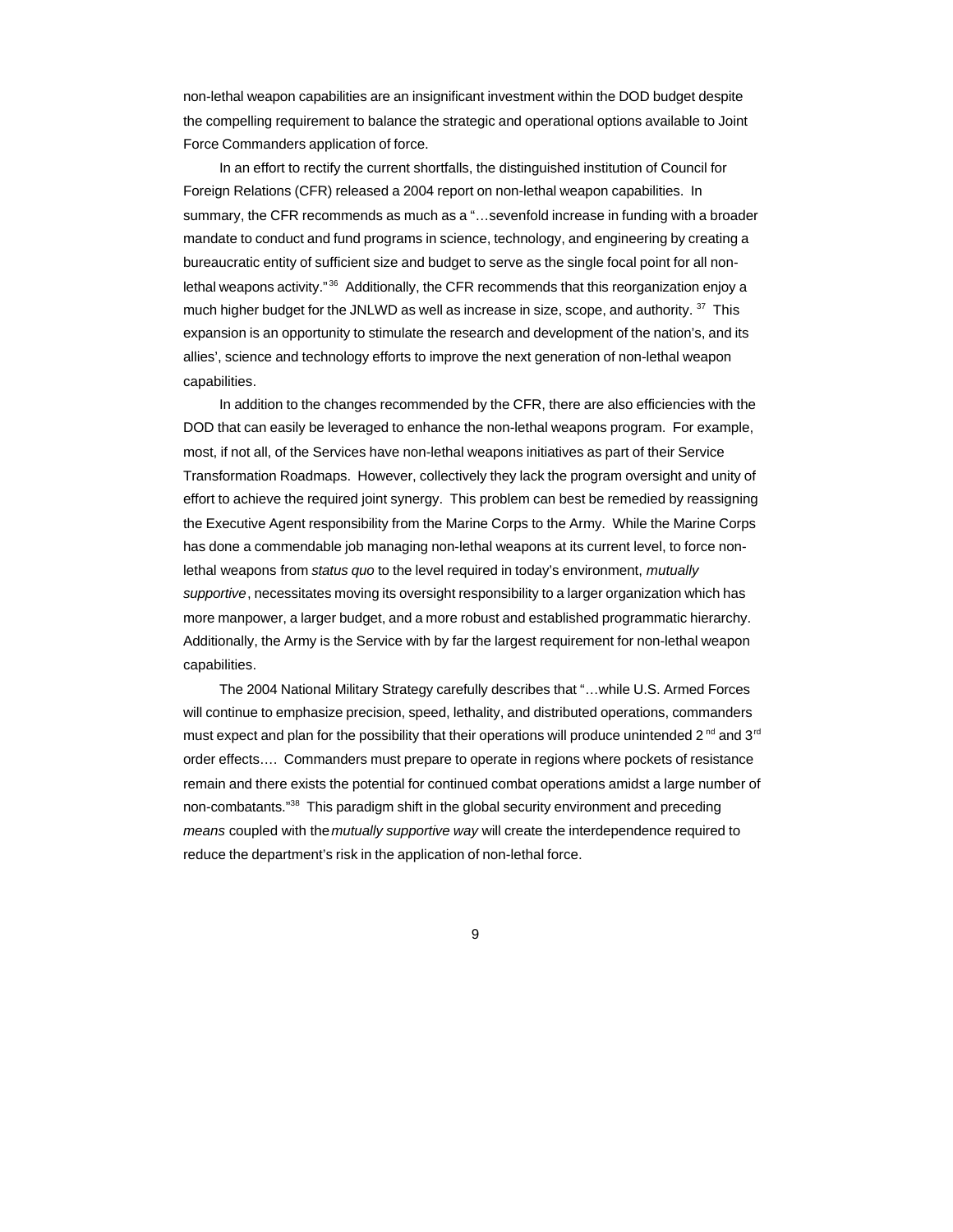#### DOD Kinetic Culture

Non-Lethal Weapons suffer a lack of prioritization by key civilian leaders. The fielding of a robust non-lethal weapon capability requires that Congress (members and staff) and the administration (both the White House and the Defense Department) determine that non-lethal weapons play an essential role in American defense policy. Only decisive political direction will enable non-lethal weapons to compete with the plethora of mission-critical program priorities.<sup>39</sup>

As Roderick von Lipsey so accurately noted above, without decisive political direction, the DOD will not make non-lethal weapons a priority because the *kinetic culture* of the DOD routinely inhibits, rather than enables, the development of non-lethal weapons capabilities at the expense of major defense lethal weapons program. The DOD is keenly adept at developing and decisively using lethal weapon capabilities, while the DOD *kinetic culture* impairs, or reluctantly encourages, the development and employment of non-lethal weapons, despite the benefits of balancing the graduated response with non-lethal weapons or unintended consequence of lethal weapons throughout the battle space. In contrast, non-lethal weapons provide a tolerant means of determining hostile intent – forcing adversaries to declare their intentions as combatants – without unreasonable risk to reinforce deterrence and expand the range of options available to commanders. However, most of the interest and focus evolves from lethal weapon capabilities and not from the details required in leveraging the necessary development for non-lethal weapon capabilities.

The revolutionary shift, or process, to identify current and future military capability gaps to carry out joint warfighting missions and functions in response to the future operating environment is called the Joint Capabilities Integration and Development System (JCIDS). In 2003, the JCIDS replaced the requirements and threat-based generation system used by the DOD for many decades. The JCIDS involves an analysis of Doctrine, Organization, Training, Materiel, Leadership and Education, Personnel, and Facilities (DOTMLPF) in an integrated, collaborative analytical process to define excess and gaps in warfighting capabilities proposing both materiel and non-materiel solutions. The Chairman of the Joint Chiefs of Staff (CJCS) Instruction 3170.01E, JCIDS, describes the policy and top-level description of JCIDS. The detail for identifying, describing, and justifying warfighting capabilities is provided by the CJCS Manual 3170.01B, Operation of the Joint Capabilities Integration and Development System.

Capabilities embody top-level warfighting requirements that are assessed as part of the JCIDS Capabilities Based Assessment (CBA) process. Out of the analytical processes emerge materiel or non-materiel approaches to provide the required capability based upon identified capability gaps. The analytical rigors of assessing military capabilities within the DOD are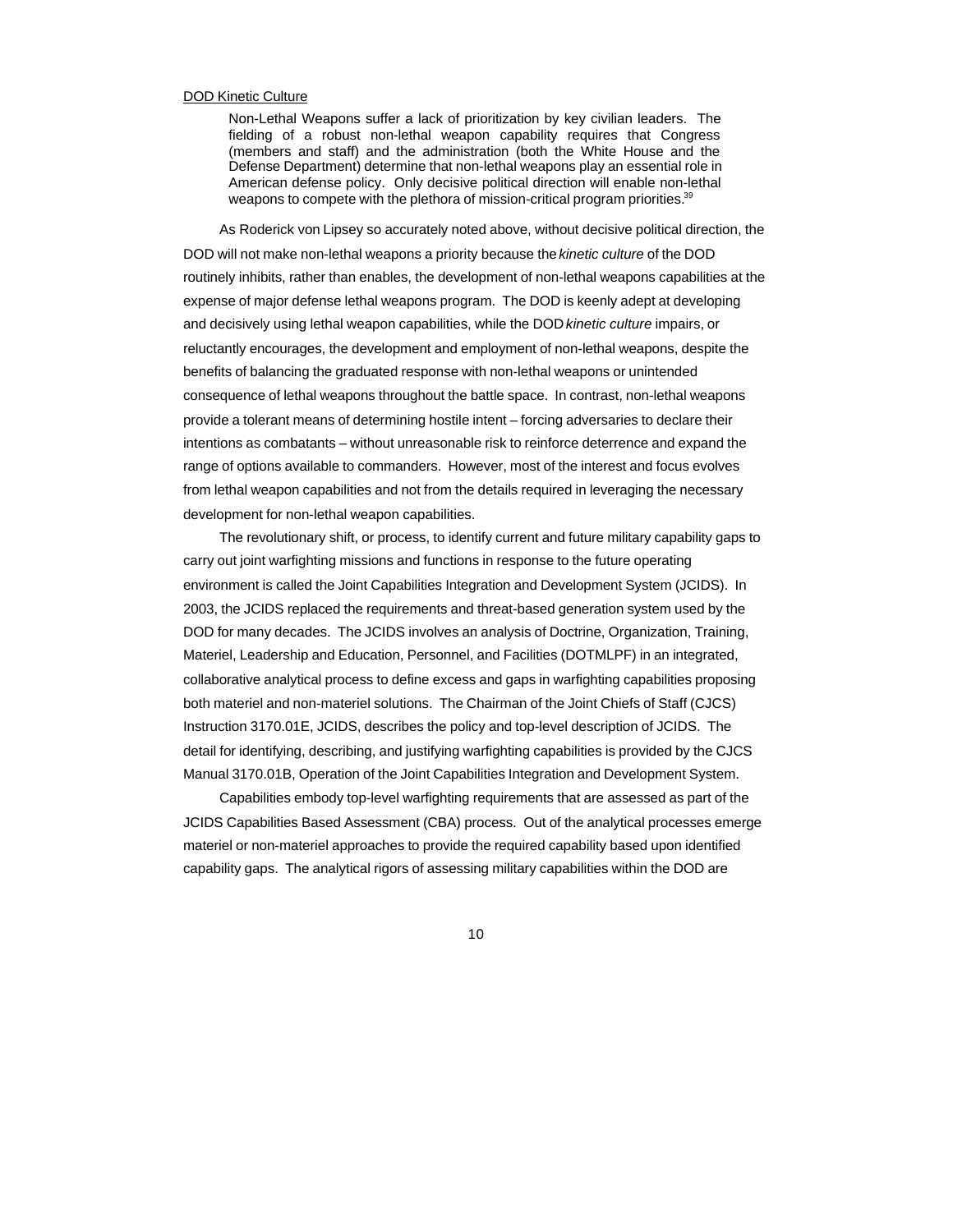facilitated by the eight Functional Capability Boards (FCB); Force Application, Protection, Battlespace Awareness, Command and Control, Net-Centric, Focused Logistics, Joint Training, and Force Management.

Today, non-lethal weapon capabilities are binned under the Force Application FCB. The Force Application portfolio, amongst the other seven FCBs, is undeniably where most of the defense lethal weapon programs exist. The 5 March 2004, *Force Application Functional Concept* characterizes the overarching force application capabilities and associated attributes required to meet the future military challenges in the 2015 timeframe.<sup>40</sup> The *Functional Concept* defines Force application as "…the integrated use of maneuver and engagement to create the effects necessary to achieve assigned mission objectives."<sup>41</sup> This *Functional Concept* demands that engagements in the future battle space capitalize on the synergies of timely and effective use of kinetic and non-kinetic means to create lethal and non-lethal effects.<sup>42</sup>

As a descriptive example to illustrate the DOD *kinetic cultural* effect, consider the Advance Concept Technology Demonstration (ACTD) called the Active Denial System (ADS). The ADS is a non-lethal, counter-personnel directed energy weapon that uses advanced technology to provide an unprecedented non-lethal capability well beyond small arms range. The ADS projects a focused beam of millimeter wave technology creating an intolerable heating sensation to the skin, thereby repelling the individual without causing injury. This capability will enable military forces to delay, deter or deny an approaching antagonist without resorting to the use of deadly force. The ADS is designed to minimize non-combatant fatalities and reduce collateral infrastructure damage.<sup>43</sup>

Although the ADS is clearly a capability that should be binned to the Force Application FCB, because it is not lethal and considered to be force protection by the *kinetic culture*, it is relegated to the Protection FCB despite the inherent attributes of the Force Application *Functional Concept*. Unless the capability kills or destroys adversary capabilities, it is not consider part of Force Application or contributing to the kinetic cultural effects. If non-lethal weapon capabilities were routinely and rightfully binned to the Force Application FCB – the *Functional Concept* that describes the requisite force application attributes – the proper analysis, advocacy, and stewardship would better facilitate the value added to the Joint Force Commander capabilities by balancing both lethal and non-lethal means. Furthermore, this becomes especially important when it involves identifying program off-sets or trade space for the desired capability gaps within the eight FCB portfolios. On one hand, you have the Force Application FCB, which is not required to recommend any lethal weapon off-sets at the expense of non-lethal weapons, since these capabilities are normally binned to the Protection FCB.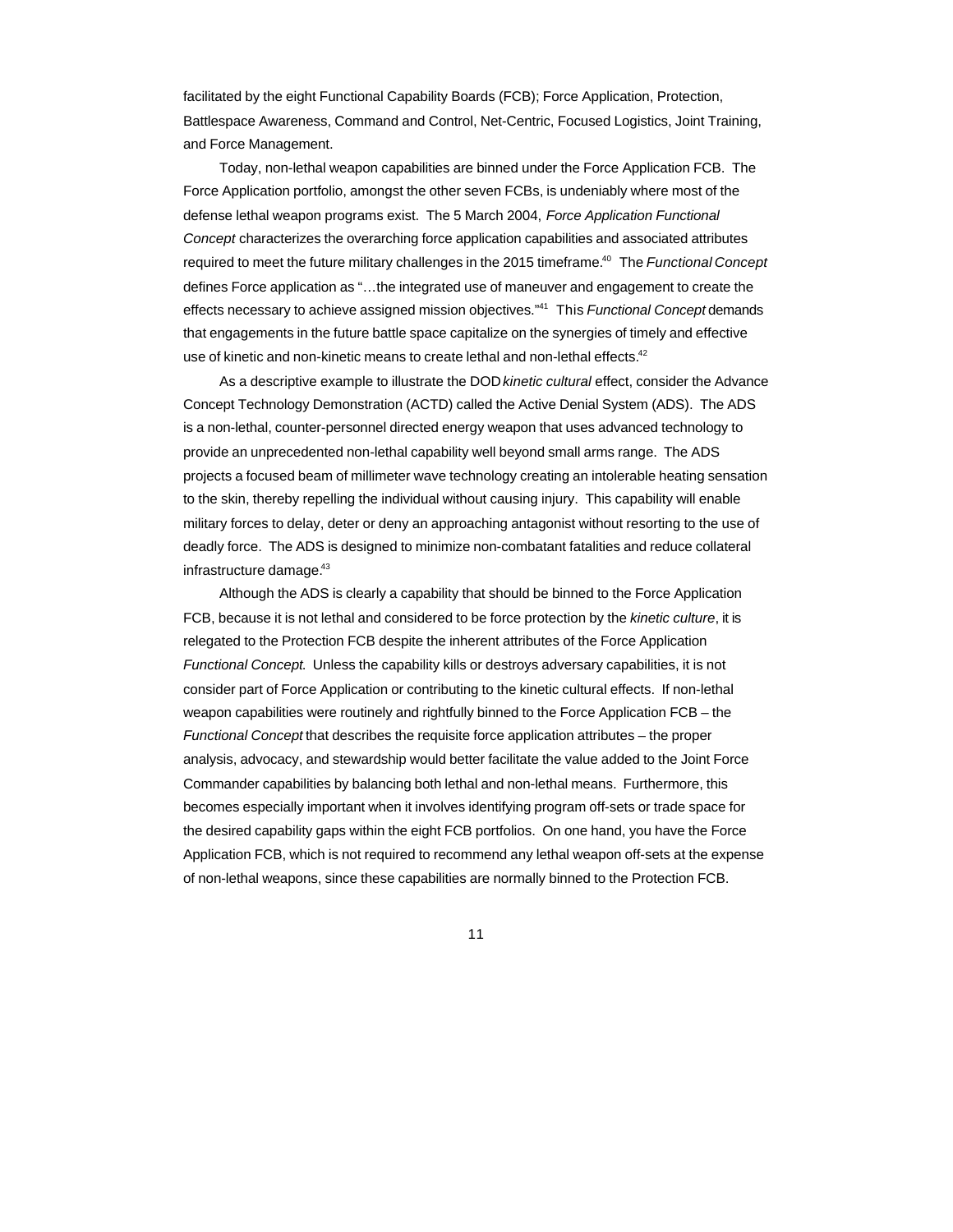On the other hand, non-lethal weapons relegated to the Protection FCB, fall significantly short in fulfilling the required capabilities and attributes of the Protection Functional Concept, which routinely demonstrate advocacy challenges or recommending off-sets within their portfolio. Finally, in order to adequately respond to combatant commanders, non-lethal weapon capabilities should be sponsored by the Force Application FCB, despite its intended role on the battlefield to better balance lethal and non-lethal weapon capabilities. As a result, this will create necessary conditions for change to the DOD kinetic culture in adapting to the realities of the  $21<sup>st</sup>$  century.

## Recommendations

The DOD ought to implement incremental changes with intentions to put into action comprehensive changes as a result of the Department's capability-based assessment of the Department's non-lethal weapon capability development and employment processes by reviewing:

- The United States' policy and strategy.
- The Joint organizational hierarchy size and budget.
- The Science and Technology (S&T), and Research, Development, Testing and Evaluation (RDT&E), to include the synergy required for each Service battle lab.
- Doctrinal and Training implications.
- Combatant Commanders' priority integration and employment requirements.
- Media and Congressional education and awareness training.
- DOD kinetic cultural adjustment for the appreciation and application of non-lethal weapon capabilities.

This review should be led by the JNLWD, with the Deputy Director for Force Application, J8, Joint Chiefs of Staff, as the DOD's non-lethal weapons advocate to bring the assessment before the Joint Requirements Oversight Council (JROC) for guidance and validation. Concurrently, the Service with the largest land component capability and budget – The United States Army – should be designated as Executive Agent for the Department's non-lethal weapons capability. Additionally, the DOD must partner with Departments of Justice and Homeland Security to leverage and harmonize fiscal efforts and expertise to stimulate collaborative development on future non-lethal weapon capabilities.

Upon completion of the assessment and designating the United States Army as the Executive Agent for Non-Lethal Weapon Capabilities as part of the incremental change, the DOD should implement the following two comprehensive changes. First, and perhaps most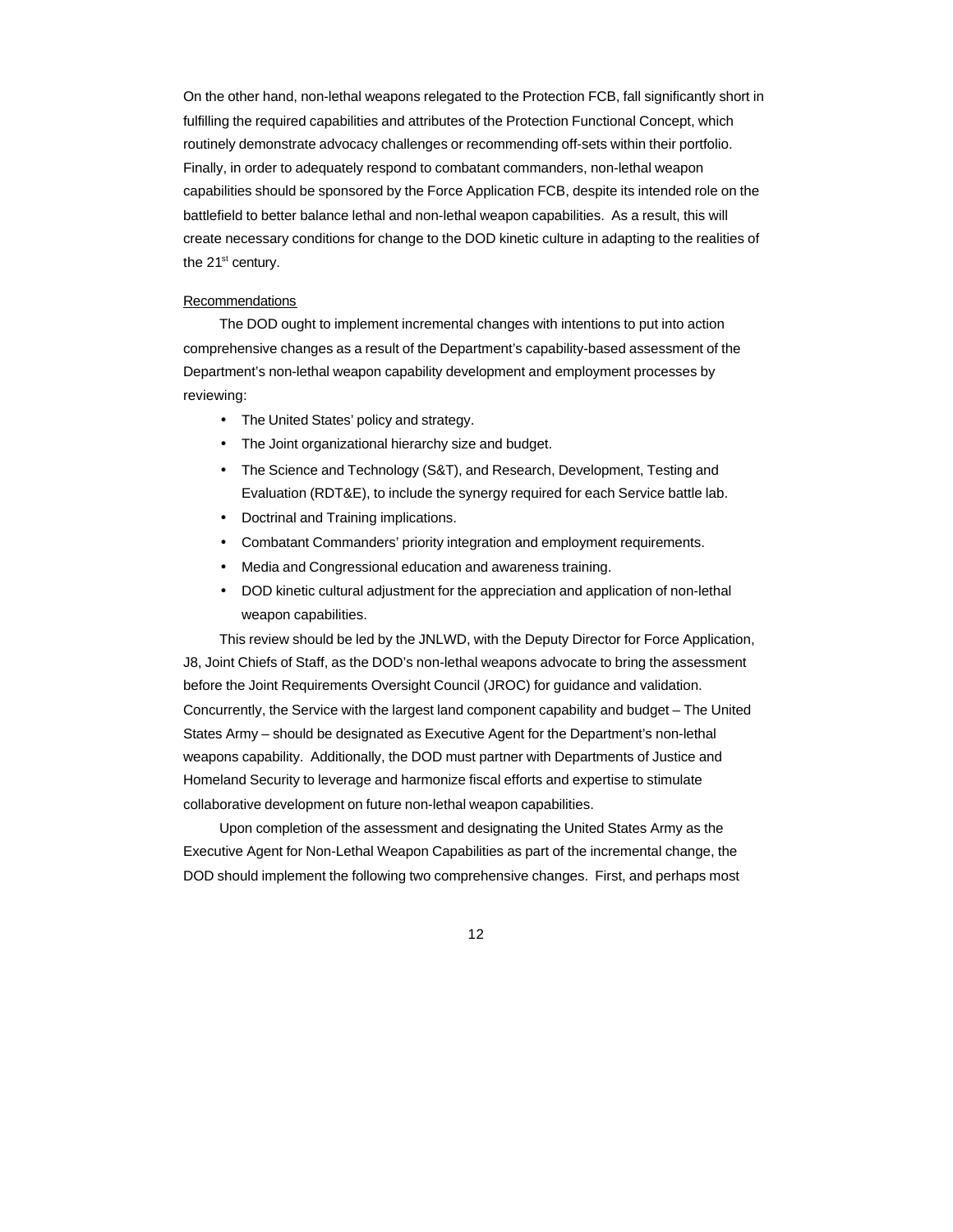importantly, it is paramount that the Secretary of Defense and the Chairman of the Joint Chiefs of Staff solicit the Commander-in-Chief through the National Security Advisor to approve a written National Security Presidential Directive that highlights our nation's effort and commitment to minimize collateral damage to both non-combatants and civilian infrastructure. Additionally, the Secretary of Defense should promulgate this message in all DOD strategic planning documents: the National Defense Strategy, the Strategic Planning Guidance, and the Quadrennial Defense Review. A clearly defined national level policy (*ends*) for non-lethal weapon capabilities would plainly signal the United States' global declaration towards its judicial application of force to reduce non-combatant casualties and civilian infrastructure destruction. This national policy is absolutely essential in order to change the military *kinetic culture* in advocating the necessary support for what has probably been the most costly lesson learned in the military over the last two decades – the unintended consequence of the application of lethal force.

Second, the Secretary of Defense should create a Non-Lethal Weapon Joint Project Office (JPO) with increased size, budget, and authority, led by a Flag Officer specifically intended to provide non-lethal weapon capabilities to the Department. This organization would be a Chairman's special activity similar to the Joint Theater Air and Missile Defense organization, yet with the budget authority for the Department's S&T and RDT&E of non-lethal weapon capabilities. The Service Departments would ultimately have responsibility for procurement and sustainment of fielded capabilities. This JPO would respond to combatant commander capability priorities through collaborative Service representation within the JCIDS, specifically the Force Application FCB, to develop and procure non-lethal weapon capabilities. This JPO would be best suited to consolidate disparate service acquisition programs under one milestone decision authority, bring synergy and greater efficiency to developing non-lethal weapon capabilities to respond to the warfighting combatant commanders, and demonstrate responsiveness to adapt to the changing global security environment of the 21<sup>st</sup> century. The JPO would receive direction from the JROC and follow the existing DOD acquisition rules and procedures.

## **Conclusion**

Our National purpose – enduring beliefs, ethics, and values – necessitates enhanced formulation of policy and strategy for the Department of Defense Non-Lethal Weapon capabilities to mitigate the current *ends-ways-means* mismatch. The last two decades of conflict involving military engagement reinforces the non-linear and complex urban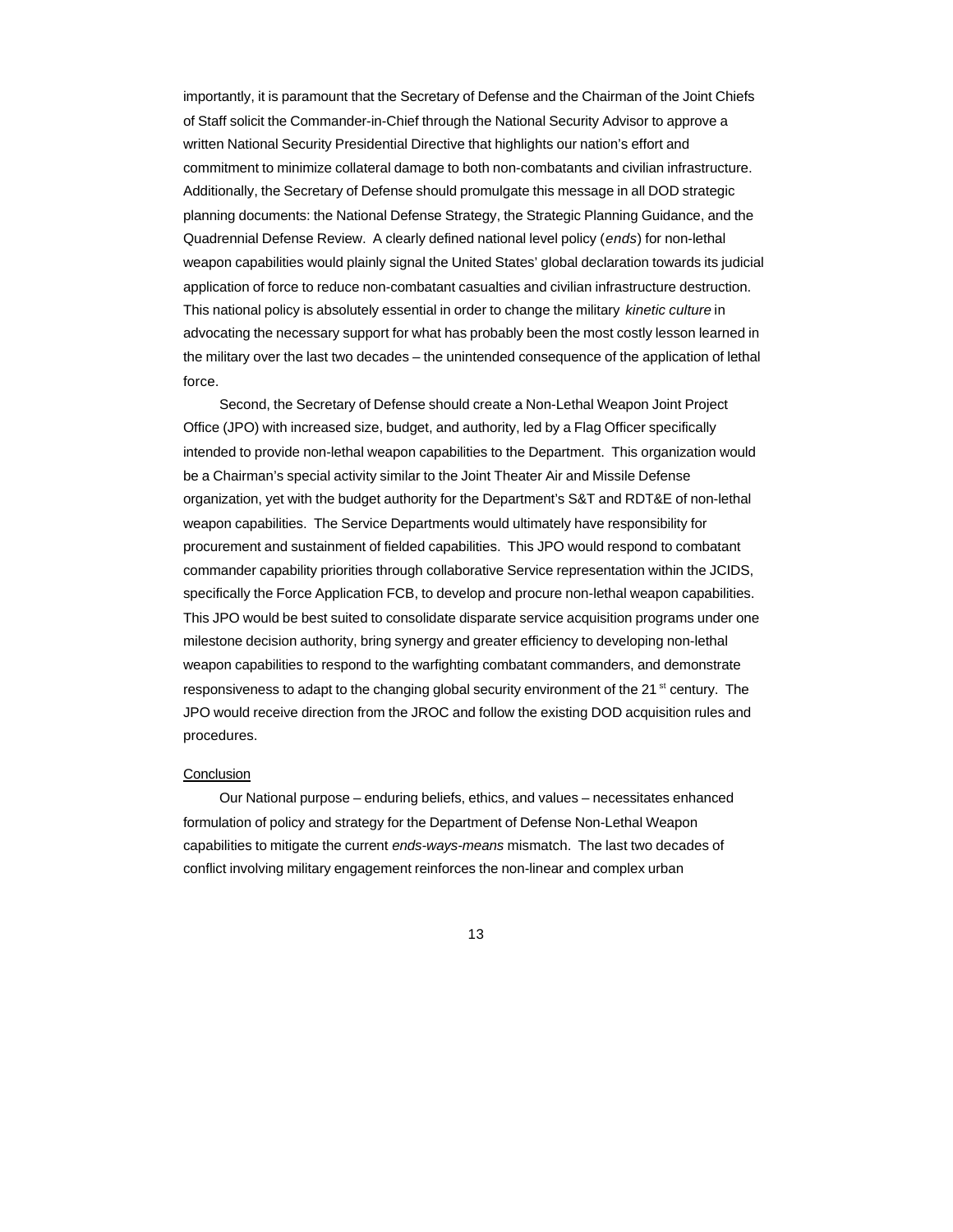environments populated with both combatants and non-combatants. Non-lethal weapons will become more important for both political and military reasons as we continue to engage around the world in the long war on terrorism or even future unforeseen conflicts. Americans have consistently grown increasingly aware of and extremely sensitive to all casualties on any side in even the most permissible conflicts. Non-lethal weapon capabilities do not imply a new instrument of national power; its application is simply an extension of military force (lethal capability) to bridge the gap between warnings and the actual use of deadly force. Conversely, non-lethal weapons will never become a surrogate for deadly force since the right of selfdefense remains paramount and our lethal capability as a rule protects that inherent right.

In summary, non-lethal weapon capabilities are intended to decrease the risk of apparent excessive military force, encourage international diplomatic support, ease environmental challenges, and improve post conflict transitions and termination.<sup>44</sup> Simply stated, the desired end state is to promote favorable security conditions by balancing the application of force between lethal and non-lethal means to avoid unintended consequences with enduring strategic effects across the diplomatic, information, military, and economic instruments of power. Finally, the DOD is not doing enough to adequately develop non-lethal weapon capabilities – getting it right today will ensure soldiers, marines, airmen, and sailors are provided adequate capability to manage the strategic and operational consequences by having the capability to balance the application of force. The intent is not to make increases in non-lethal weapon capabilities at the expense of lethal weapons. Rather, the goal is to strike an appropriate balance to reduce the risk caused by excessive force at the strategic and operational levels in the global security environment of the 21<sup>st</sup> century.

## Endnotes

<sup>1</sup> Jeremy K. Brown, ed, *Warfare in the 21Century: The Reference Shelf; volume 75, no 3* (United States: H.W. Wilson Company, 2003), 124.

2 Henry H. Shelton, *Joint Vision 2020* (Washington, D.C.: Chairman, Joint Chiefs of Staff, June 2000), 29.

3 U.S. Department of Defense, *Dictionary of Military and Associated Terms*, Joint Publication 1-02 (Washington, D.C.: U.S. Department of Defense, 12 April 2001, As Amended Through 31 August 2005), 373.

<sup>4</sup> The United States Commission on National Security/21<sup>st</sup> Century, "New World Coming: American Security in the 21<sup>st</sup> Century, Supporting Research and Analysis – Phase I", 15 September; available from http://govinfo.library.unt.edu/nssg/NWR\_A.pdf; Internet; accessed 18 February 2005.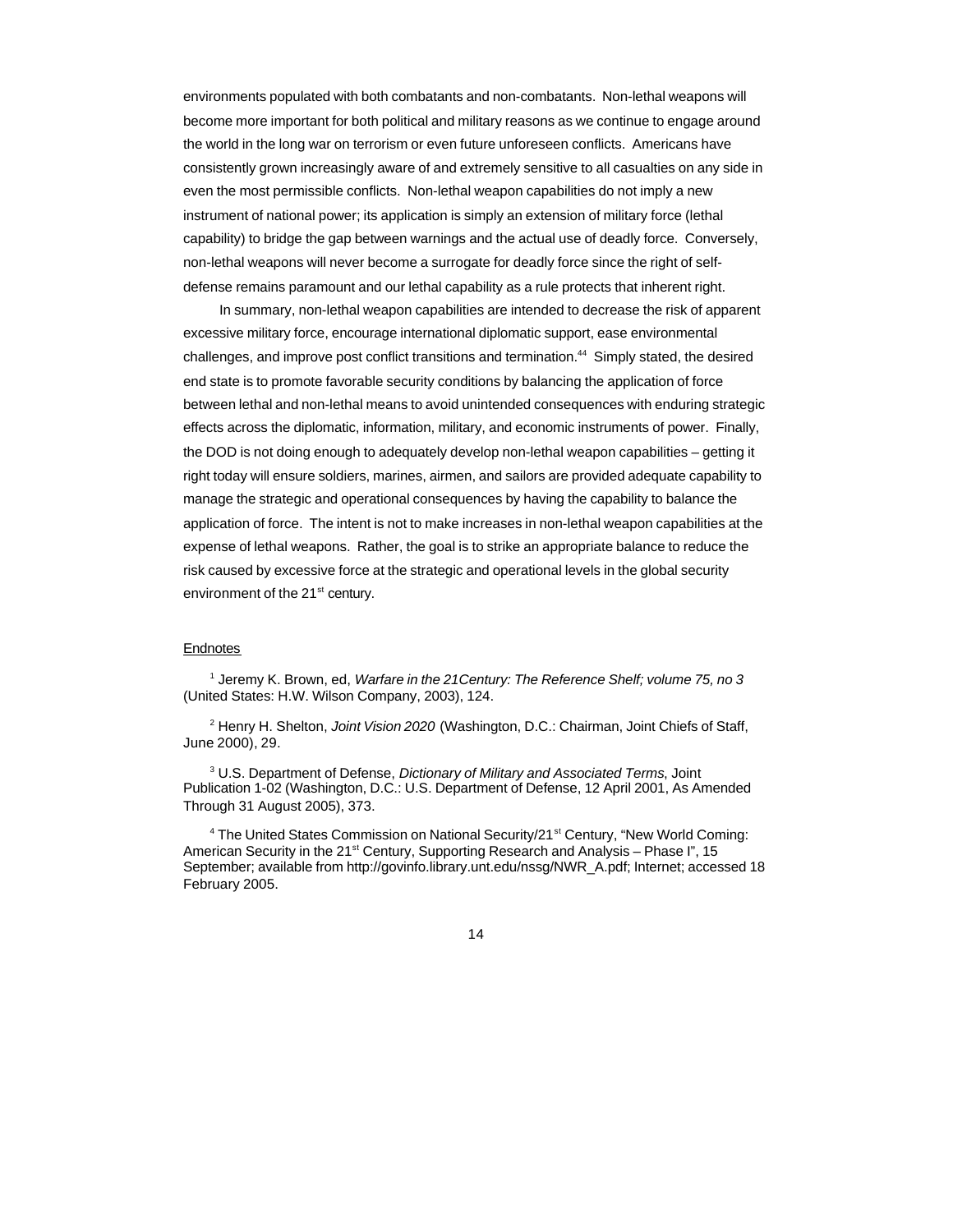$<sup>5</sup>$  Ibid., 46.</sup>

Ibid., 47-48.

 $<sup>7</sup>$  Ibid., 48.</sup>

 Richard B. Myers, *Capstone Concept for Joint Operations* (Washington, D.C.: U.S. Joint Chiefs of Staff, August 2005, version 2.0), 108-110.

<sup>9</sup> Ibid.

Ibid., 109

 Donald H. Rumsfeld, *Quadrennial Defense Review Report* (Washington, D.C.: U.S. Department of Defense, 6 February 2006), 6.

 George W. Bush, *National Security Strategy of the United States of America* (Washington, D.C.: The White House, September 2002), 1.

 Donald H. Rumsfeld, *National Defense Strategy of the Untied States of America* (Washington, D.C.: U.S. Department of Defense, March 2005), iv.

 U.S. Army Headquarters, Training and Doctrine Command, *Military Operations: Concept for Non-Lethal Capabilities in Army Operations*, Training and Doctrine Pamphlet 525-73 (Fort Monroe, Va.: U.S. Department of the Army, 1 December 1996), 2.

 Sun Tzu, *The Art of War*, trans. Samuel B. Griffith (New York: Oxford University Press, 1963), 77.

U.S. Army Headquarters, Training and Doctrine Pamphlet 525-73, 2.

 U.S. Department of Defense, *Policy for Non-Lethal Weapons*, Department of Defense Directive 3000.3 (Washington, D.C.: U.S. Department of Defense, 9 July 1996, Certified Current as of 21 November 2003), 2-3.

Ibid., 2.

Ibid., 2-3.

Ibid., 3.

Ibid.

Ibid.

Ibid., 4.

Ibid.

Ibid.